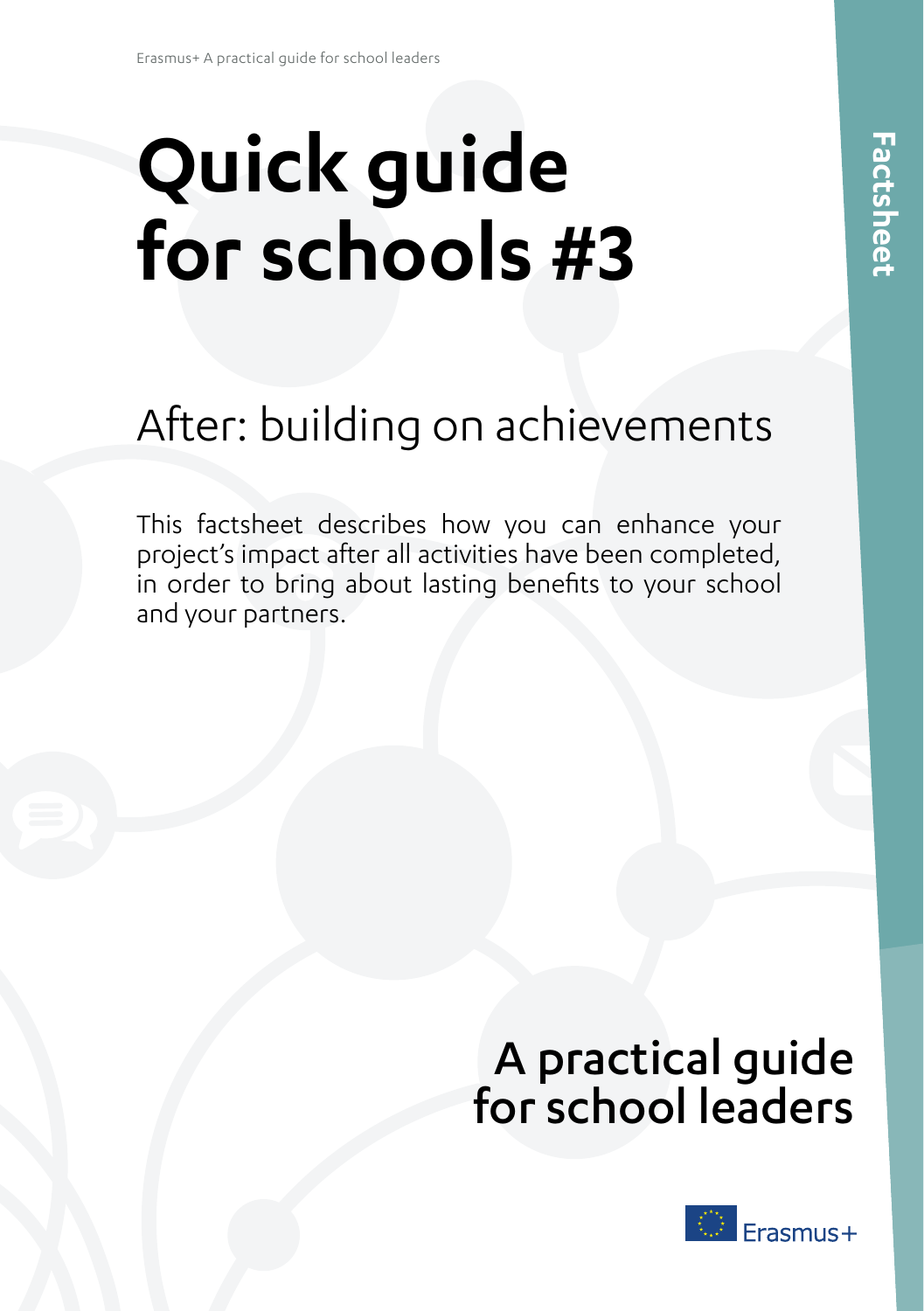# Building on achievements

### Recognising achievements

This is the time to ensure that school staff and pupils get the recognition they deserve for their achievements during your project. Usually, formal recognition of what participants have achieved will have already taken place by now.

Recognition may be given by issuing a Europass mobility certificate at the end of the experience. In every country (EU and European Economic Area), a National Europass Centre coordinates all activities related to the Europass documents. It is the first point of contact for any person or organisation interested in using or learning more about Europass (for more information, visit the Europass website: [http://europass.cedefop.](http://europass.cedefop.europa.eu) [europa.eu](http://europass.cedefop.europa.eu)).

Recognition may also be given by awarding certificates of achievement. These can be produced by the organising school. Certificates normally include the participant's name, the dates of the activity, your project title, organisational logos, the Erasmus+ logo and a list of learning outcomes achieved.

You could enhance recognition by linking it to dissemination activities. For example, you could ask a high profile community figure, such as the town mayor, to present certificates at a celebratory event attended by journalists.

Alternatively, a specific national method of recognising achievements may have been agreed. For example, if your school was involved in a Staff Mobility (Key Action 1) project, the sending and receiving organisations should have agreed how the mobility would be recognised or accredited as some countries have national or regional procedures to award credits for professional development activities. If so, your school would need to seek guidance from the relevant national or regional authority.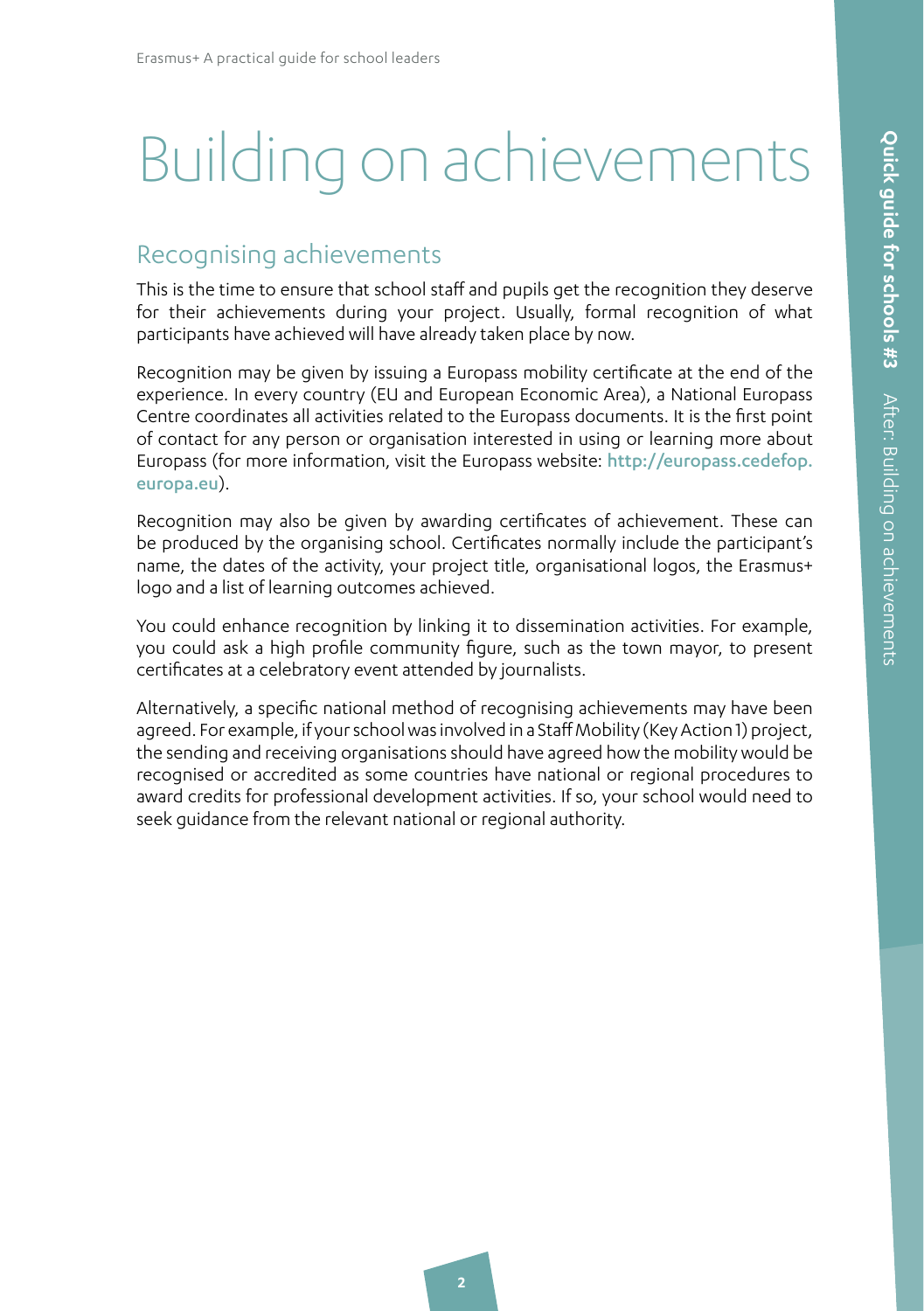

# In focus Validation and accreditation essentials

To recognise the value of mobility, it is important to take steps to ensure the validation and recognition of learning, i.e. to demonstrate any new knowledge, skills or qualifications gained by participants as a result of their time abroad.

If participants took part in a structured course, ask the course provider to issue a Certificate of Attendance containing all the necessary information about the content and duration of the activity.

If participants undertook a learning activity or teaching assignment in a host organisation, it is good practice to provide the host with a validation record to sign, containing:

- the Erasmus+ logo, the participating organisations' logos or your project logo (if applicable);
- the title of your project;
- $\blacksquare$  the name of the participant;
- $\blacksquare$  the location of the training or activity;
- $\blacksquare$  the dates of the training or activities;
- the number of hours involved;
- the signatures of the organiser or the training leader.

A transcript of outcomes should also be attached to show what participants have learned.

We encourage the use of Europass to validate participants' experiences. For more information, visit: [https://europass.](https://europass.cedefop.europa.eu) [cedefop.europa.eu](https://europass.cedefop.europa.eu)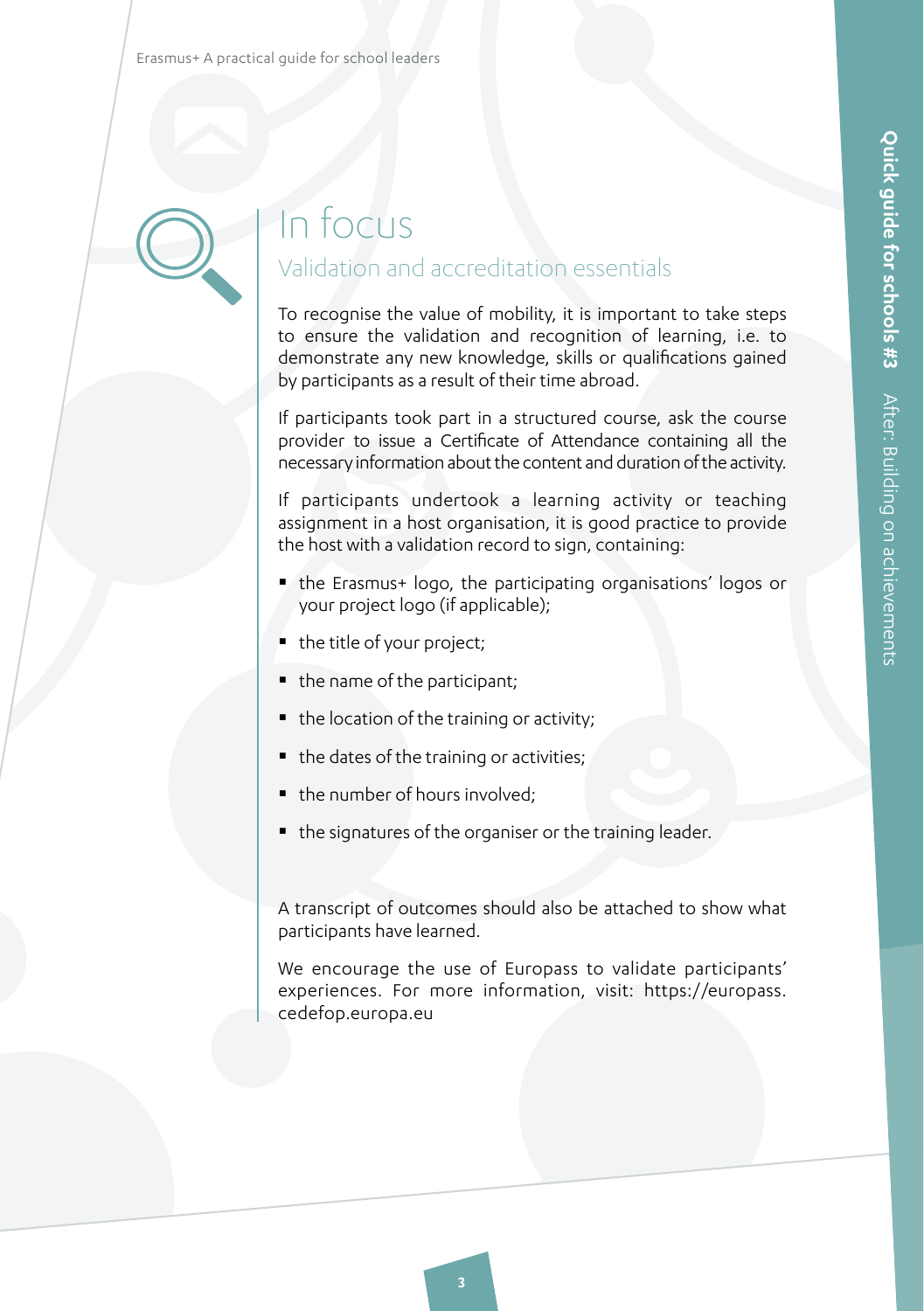# The final evaluation

After your project, you are in a position to review the successes and challenges your school has experienced and identify lessons for future Erasmus+ activities.

When you conduct the final evaluation, you will want to understand the impact of the European project on your school and all those involved against your original objectives. So if, for example, you aimed to increase the number of pupils and school staff involved in international cooperation, you would want to know the number of pupils and staff involved in cooperation activities before your project started and compare it with the number involved after it ended.

The process should be straightforward, provided the evaluation data was carefully planned and collected over the course of your project. It is important to emphasise that the success of the final evaluation is mainly determined before and during your project, when the evaluation is designed and implemented.

The scope of the final evaluation will depend on the nature and size of your project. For example, a small project involving only two schools might conduct a simple selfevaluation.

Meanwhile a large partnership involving schools, libraries, museums, science centres and universities may wish to appoint an external organisation (from a university or consultancy, for example) to evaluate the diverse spectrum of outcomes associated with more complex projects.

Remember, if you can include Erasmus+ monitoring and evaluation within your school's existing performance management practices, it will be much easier to measure the programme's contribution to the whole school's objectives.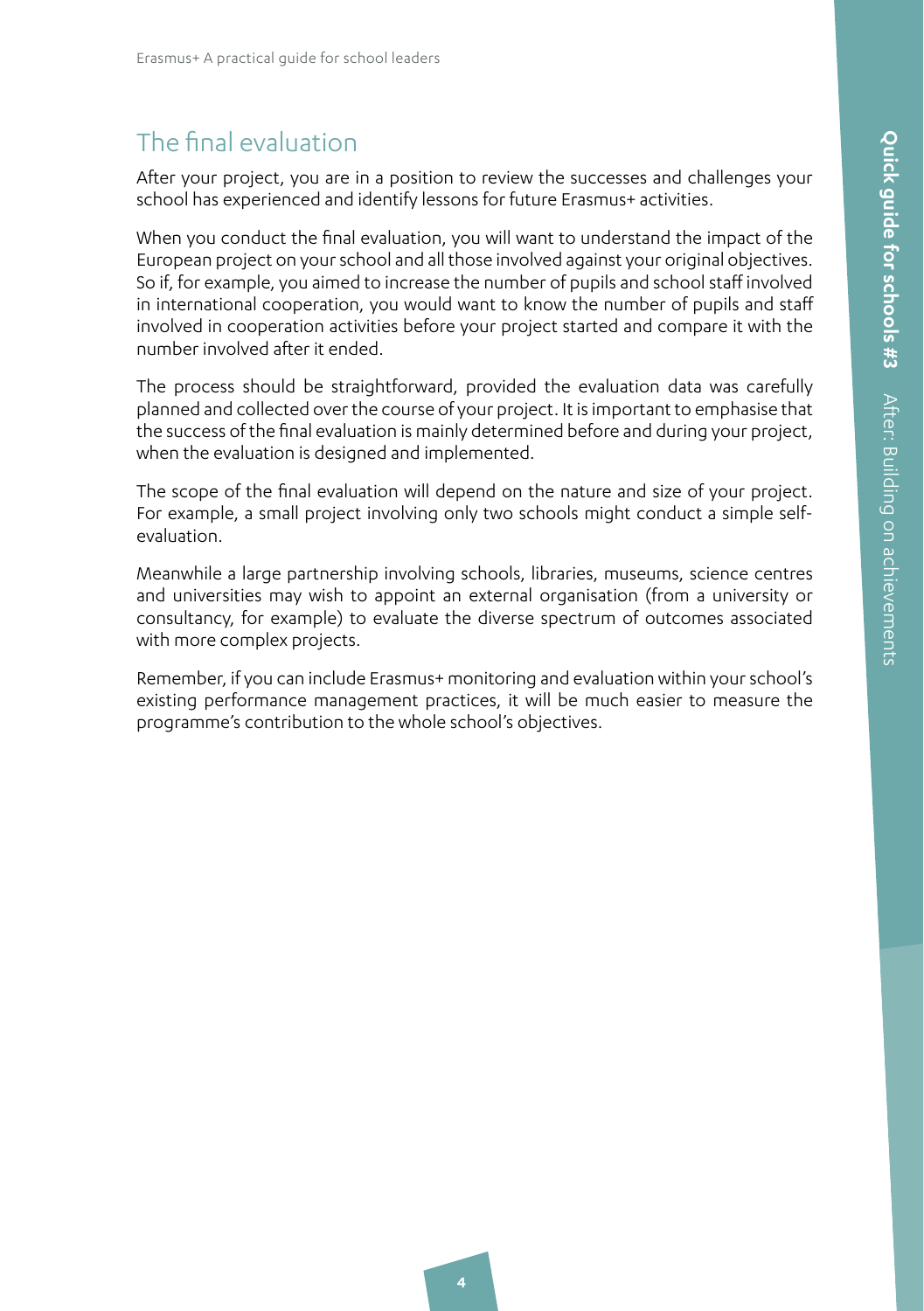# In focus What to evaluate after your project is completed?

A healthy evaluation should identify the outcomes of your project in the following key areas:

### Performance against objectives

- Which objectives were achieved?
- Which objectives were not achieved or partially achieved, and why?

It is important to cover not only organisational objectives, but also any objectives linked to the Erasmus+ priorities specified in your application.

### The impact of your project

What did people/organisations involved learn from your project? Try to cover all direct and indirect beneficiaries and organisations:

- **Pupils**;
- $\blacksquare$  School staff:
- Your school;
- Stakeholders;
- Partner organisations.

Can you identify change (e.g. in the community, for individuals, in behaviour, in attitudes, opinions, etc.) as a result of your project? If so, what are the changes?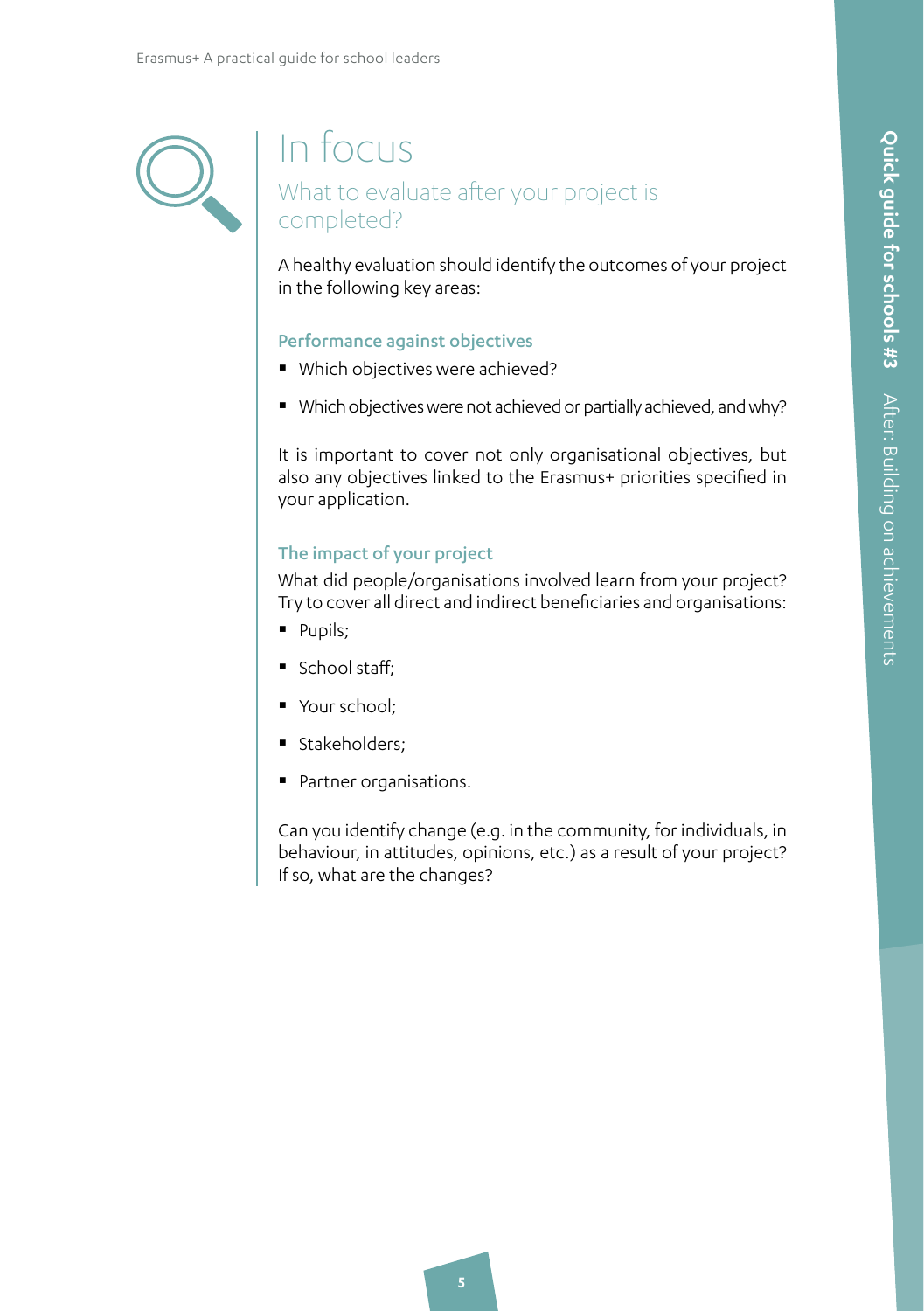### Successes, barriers and possible improvement

- What worked well during your project?
- What did not work so well?
- What were the main drivers for success?
- What were the main barriers to success?
- What were the key learning points?
- What could be improved in future Erasmus+ projects?

### Long-term impact

- Have any specific changes been made in your school as a result of your project (new teaching or management practices, for example)?
- What have you done to ensure long-term impact (publishing new curricula online, running internal training sessions for nonparticipating staff, publicising and distributing research findings, etc.)?
- What, if any, follow-up activities are planned (perhaps European opportunities will be extended to more pupils, or perhaps you intend to follow up with a larger scale project)?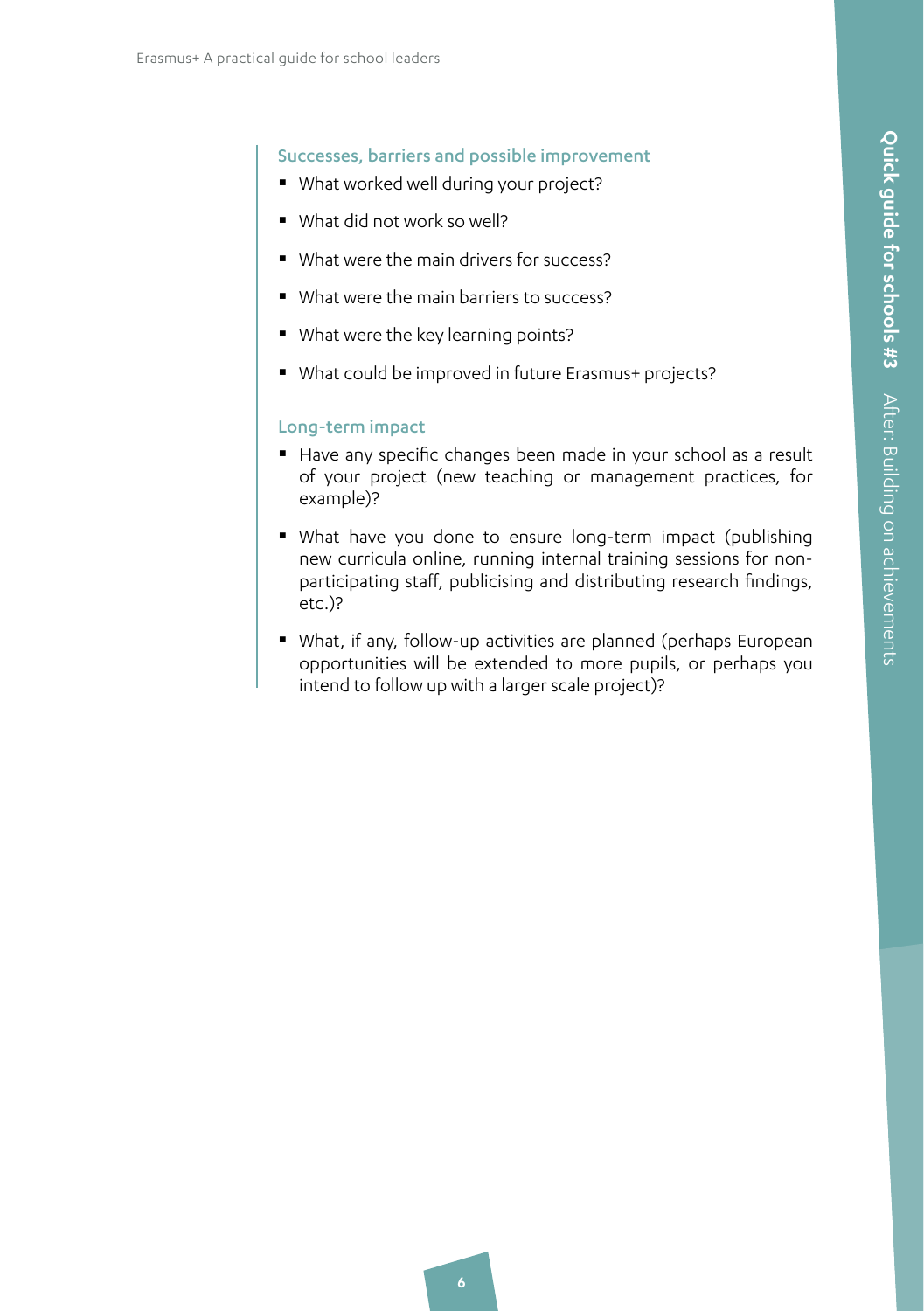Try to incorporate the outcomes of your evaluation into your dissemination activities by considering opportunities for sharing your evaluation results as widely as possible.

At the end of the project outcomes were reported to colleagues and staff at school: having in place a permanent self-evaluation questionnaire was helpful in this process.'

Annemie Lauryssens, School International Relations Coordinator, Belgium

# **Reporting**

'

All funded projects need to report on their activities. The plans for project reporting should have been discussed and agreed before your project and refined during its implementation.

Interim or monitoring reports should have been built into your project timeline at key points e.g. after attendance at a specific course, teaching assignment or job shadowing (if engaging in a Key Action 1 project) or after activities, events or meetings (if engaging in a Key Action 2 project). Content from the interim reports will be incorporated into the final report.

The main coordinator is responsible for submitting the final report. However, asking project participants to contribute to the reporting process develops a sense of joint ownership of this important requirement. All contributors should have been identified at the start of the project.

There are some specific reporting requirements for all Staff Mobility (Key Action 1) participants as well as for those taking part in long-term mobility activities in Strategic Partnerships (Key Action 2). They are required to complete and submit a participant report at the end of the period abroad, which will contribute to your project's final report.

It is important to familiarise yourselves with the requirements of the Grant Agreement that was signed at the start of your project. Also, remember that if the final report shows that your project has been poorly implemented, or that agreed activities have not been carried out, your school may have to partially reimburse the EU grant.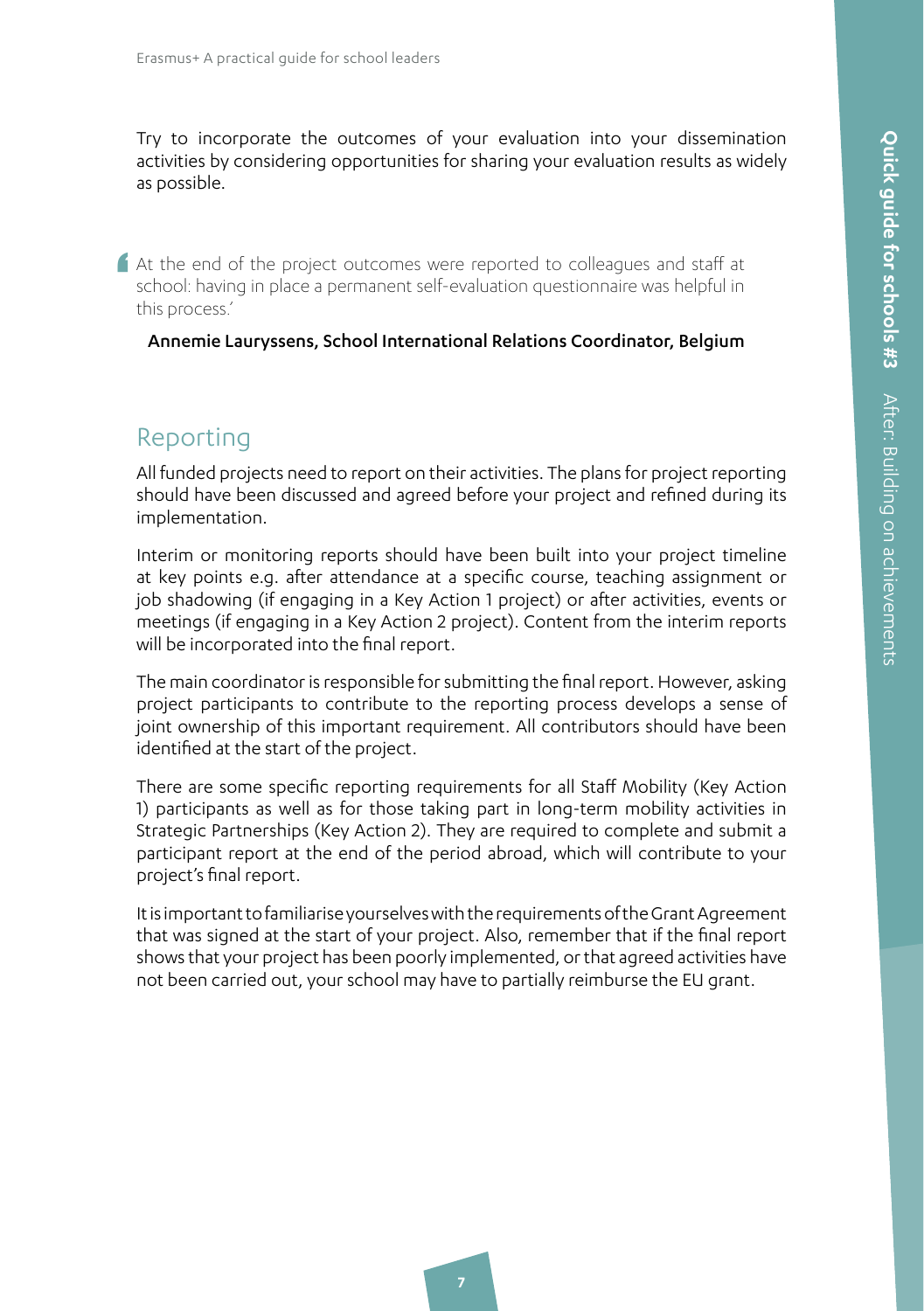

# Suggestion Report writing essentials

#### Be comprehensive

If you have not managed to deliver all of the activities or products you specified in your application, or if certain activities or products have only been partially completed or developed, it is important to make this clear. The best strategy, in this case, is to justify why this was and, where possible, to describe how you compensated for the shortfall in other ways.

### Be structured, clear, and understandable

Evaluators are only human and may misinterpret aspects of your report or undervalue your achievements if information is not clearly presented and well structured. Careful preparation and editing will save you from having to provide clarifications and help those assessing your application get a correct picture of your project.

### Be balanced

Try not to shy away from presenting aspects of your project that did not go according to plan. The assessors will not look favourably on a final report that reads like a marketing brochure, containing nothing but success stories. They will want to see how you responded to and learned from the inevitable challenges that arise when delivering international projects.

### Refer back to your funding application

Your project is assessed based on what was promised in your application for funding. Therefore your report should explicitly address what was promised in your application and explain and justify any deviations.

### Demonstrate the benefits of European collaboration

The assessors will want to see evidence that all the partners contributed to your project proportionately. They will also be assessing whether your project effectively exploited the benefits of working internationally. Try to demonstrate the extent to which your project achieved more than would have been possible had you been collaborating only with organisations in your country.

### Provide documentary evidence

You will not have to submit detailed financial reporting. However, you must prove that the activities have taken place. If your expenditure is more than the grant, your organisation will be responsible for the additional amount. Bear in mind that the unit costs are designed to cover a large part, but not the entire cost, of your project.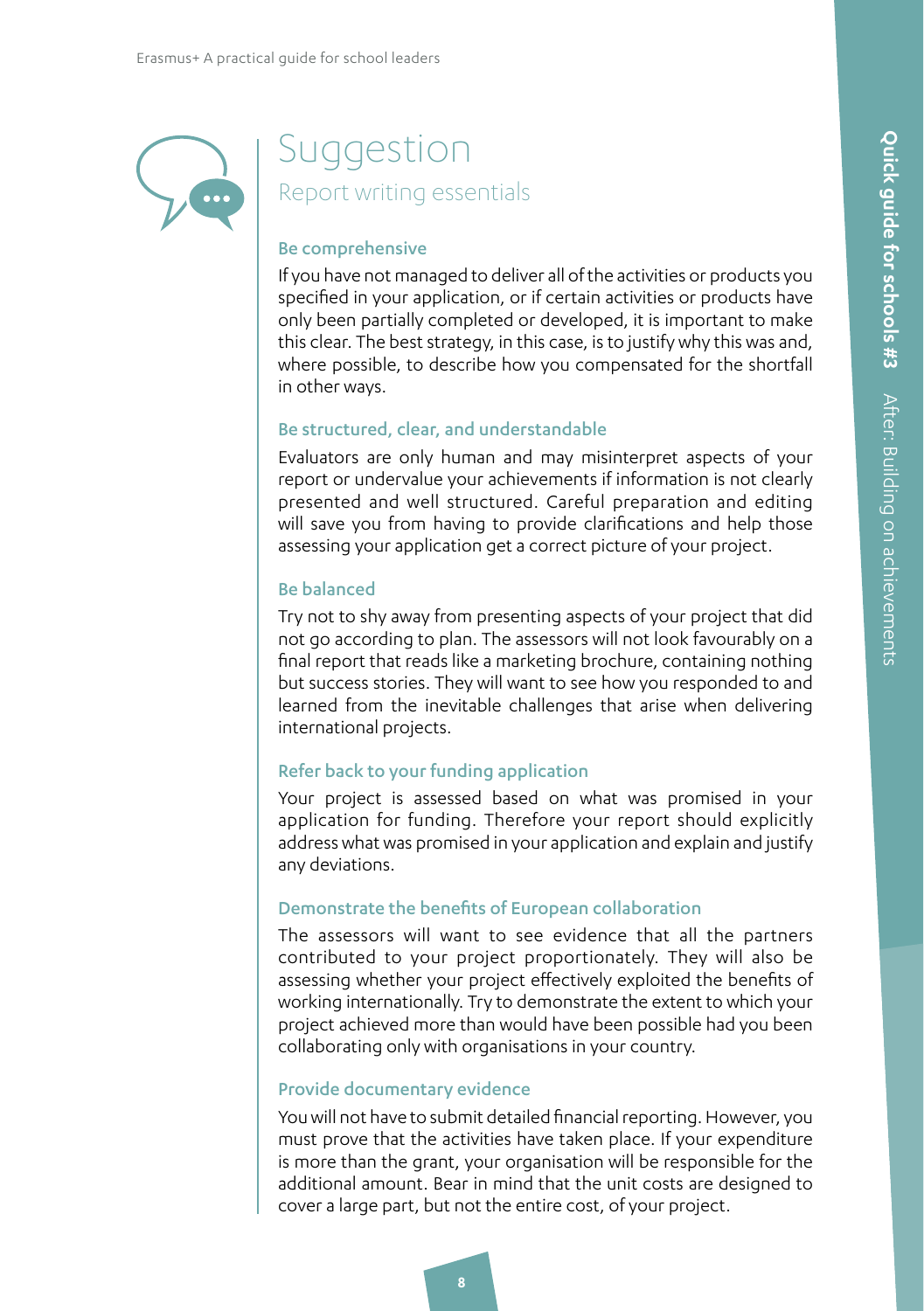## 2.3.4 Dissemination and exploitation activities after your project is completed

Dissemination is something that takes places throughout your project and not only at the end. However, at the end of the project, dissemination is especially important since you will have complete information about the outcomes of your project, including:

- the total number of pupils and staff who benefitted:
- participants' feedback;
- links established with partner and stakeholder organisations;
- new products and curricula developed;
- **•** recommendations for practitioners.

These tangible results form the basis for the most compelling communication and dissemination materials, particularly if you have collected testimonials, photos, videos and case studies to help you tell your story.

At this stage, you should re-visit the dissemination plan you designed before your project and implement the activities you specified. There may be other ad hoc publicity opportunities (an unforeseen exhibition or conference, for example), so do pursue these too.



# In focus

Examples of dissemination activities after your project is complete

- A school exhibition, hosted by the participants to showcase their work to teachers, pupils, parents, journalists and staff from local schools.
- A promotional video or photo slideshow to show the unique benefits of working at your school, arising from your involvement in Erasmus+.
- An invitation to a local education correspondent to run a feature on your school's European projects – complete with participant interviews and photos.
- Uploading your project's products (curricula, research reports, etc.) to the Erasmus+ dissemination platform.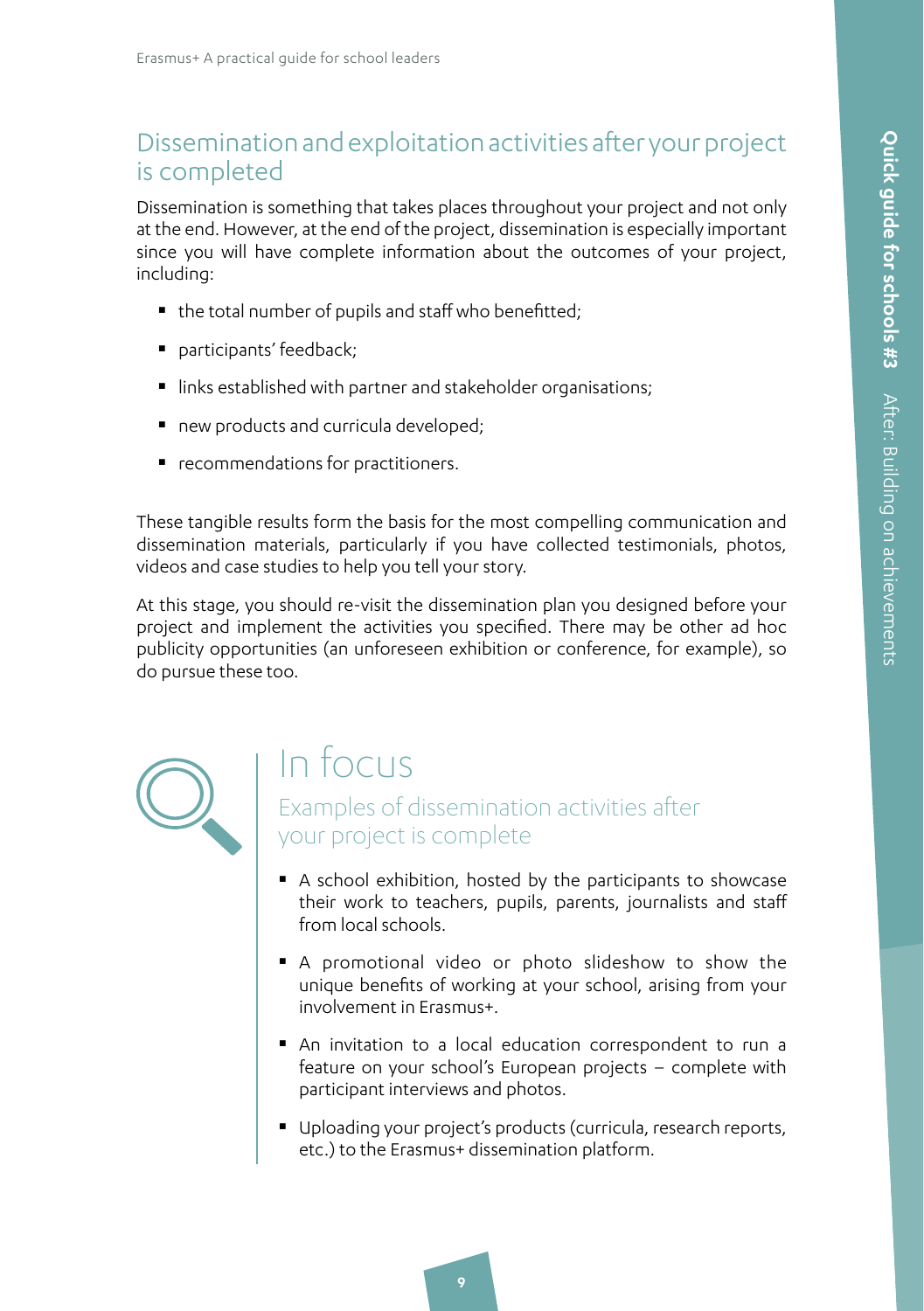Bear in mind that other schools and stakeholders are as interested in the process that led to the learning outcomes as in the results themselves. For example, they not only want to learn about what was achieved, but would also like to know about the key things that enabled your school to achieve what you did.

The Erasmus+ Programme Guide also refers to exploitation. This means ensuring that the positive outcomes of your project are extended to as many potential beneficiaries as possible, long into the future. Your reports, presentations and other dissemination activities may need to be tailored for different audiences so that learning can be transferred to new areas within and beyond your school to influence future projects, practice or policy.

For example, you may disseminate different learning messages to teachers, pupils, parents, other school leaders, policymakers, community members, local businesses, museums, libraries and universities.

In all dissemination activities you have an obligation to acknowledge the support received from the EU by including the official Erasmus+ logo and graphic identity. More information about this can be found here:

[http://ec.europa.eu/dgs/communication/services/visual\\_identity/](http://ec.europa.eu/dgs/communication/services/visual_identity/pdf/use-emblem_en.pdf)

# A dissemination platform for Erasmus+ projects

A new dissemination platform has been established for Erasmus+: http://ec.europa.eu/programmes/erasmus-plus/projects/

It is designed to be used:

- **as an information tool for the public to provide relevant and interesting** content;
- as a database of all funded projects (project summaries, work in progress, links);
- as a repository of all project products, for the benefit of schools and other organisations across Europe;
- as a space to showcase exemplary practice by Erasmus+ projects (selected every year at national and European level).